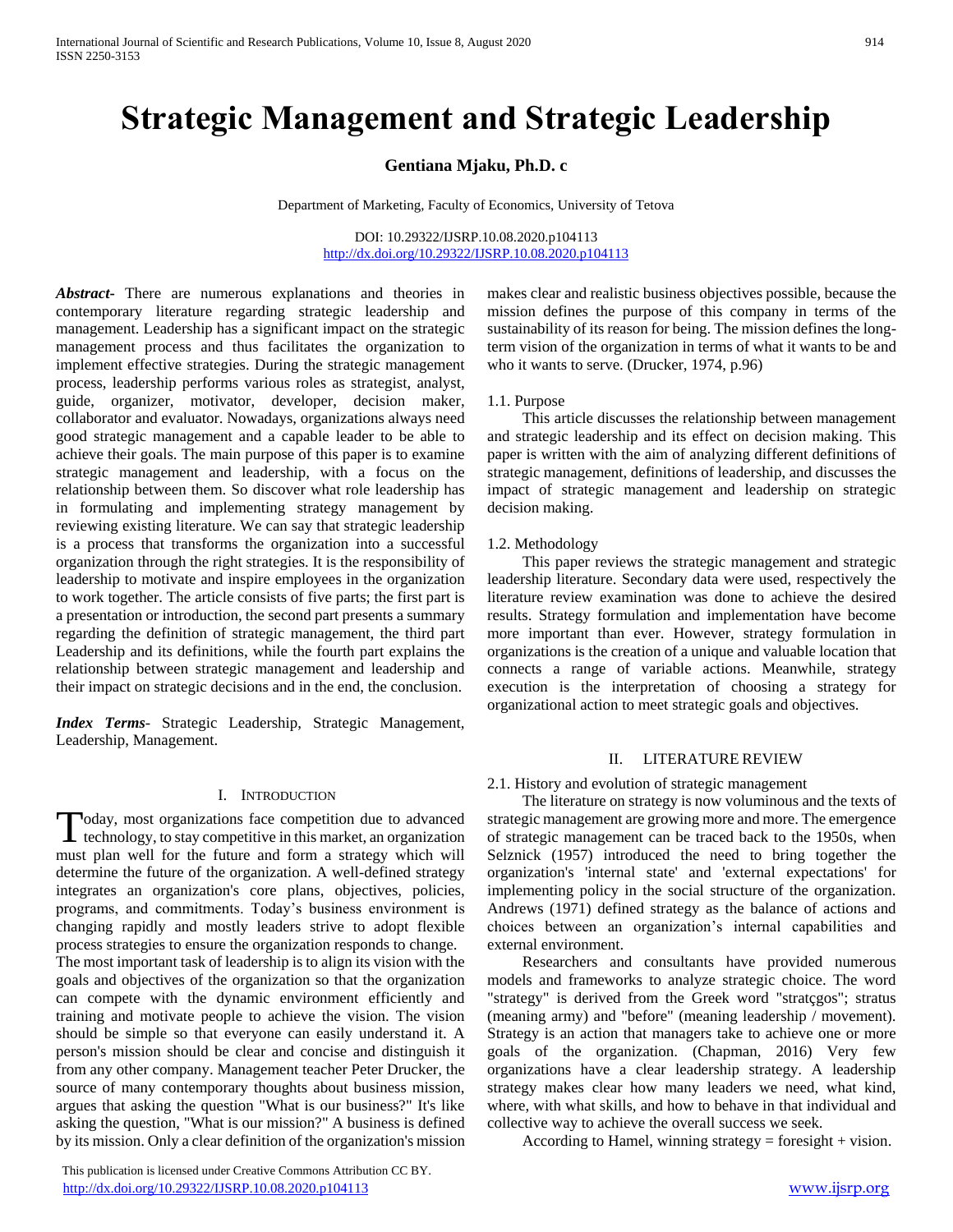For the successful implementation of strategies, the challenge of leadership is to be strong but not rude, to be good but not weak, to be humble but not shy, to be proud but not arrogant, to have humor but without foolishness. Strategy can also be explained as choosing one process or several processes to achieve the main long-term goals of the organization. It also includes courses of action and the allocation of resources needed to achieve the desired objectives. (Elkhdr, 2019, p. 59)

 A manager must set out four key skills in order to be able to implement effective leadership strategies:

- Brains;
- self-assessment skills;
- supervision and control skills;
- communication skills; (Jaradat & Mashhour, 2017, p.327)

 It can be concluded that strategic management consists of three main steps:

- 1. strategic formulation
- 2. strategic implementation and
- 3. strategic control and evaluation (Finkelstein & Hambrick, 1996).

 Most organizations no longer see employees as a resource whose primary function is to provide goods and services, but rather are seen as critical to their ability to provide quality services and their ability to grow and evolve continuously. . (Farzad, 2006, p. 12)

# 2.2. Definition of Strategic Management

| Year | Definition                                                     | Authors                  |
|------|----------------------------------------------------------------|--------------------------|
| 2004 | Strategic management can be                                    | Wheelen<br>and           |
|      | interpreted as a set<br>of                                     | Hunger                   |
|      | managerial decisions<br>and                                    |                          |
|      | actions of an organization that                                |                          |
|      | can be used to facilitate                                      |                          |
|      | competitive advantage and                                      |                          |
|      | higher long-term performance                                   |                          |
|      | over other organizations.                                      |                          |
| 2011 | Strategic management is a                                      | Lonescu et al.           |
|      | leading, comprehensive,                                        |                          |
|      | ongoing process that helps                                     |                          |
|      | train and implement effective                                  |                          |
|      | strategies that<br>ensure                                      |                          |
|      | agreement between<br>the                                       |                          |
|      | organization<br>and<br>its                                     |                          |
|      | environment to achieve                                         |                          |
|      | strategic objectives.                                          | G.                       |
| 2008 | Strategic Management                                           | G.<br>Dess,              |
|      | (Strategic Management) is an                                   | Lumpkin,<br>А.<br>Eisner |
|      | ongoing process that involves                                  |                          |
|      | identifying the strategic goals,                               |                          |
|      | vision, mission and objectives                                 |                          |
|      | of an organization along with<br>analysis of its current<br>an |                          |
|      | situation,<br>developing                                       |                          |
|      |                                                                |                          |
|      | appropriate strategies, putting                                |                          |

 This publication is licensed under Creative Commons Attribution CC BY. <http://dx.doi.org/10.29322/IJSRP.10.08.2020.p104113> [www.ijsrp.org](http://ijsrp.org/)

|      | these strategies into action and<br>evaluation, modification or<br>modification.                                                                                       |  |
|------|------------------------------------------------------------------------------------------------------------------------------------------------------------------------|--|
| 2017 | Strategic management is Bonnici<br>defined as the evaluation,<br>planning and implementation<br>process created to maintain or<br>competitive<br>improve<br>advantage. |  |

# III. LITERATURE REVIEW

## 3.1. History and Evolution of Strategic Leadership

 The history of leadership theory began with leadership traits, which makes the difference in the functioning and approach of the leader to his followers. This approach prevailed in research until the late 1940s. A review of the literature suggests that leadership was discussed in the Egyptian and Arab city. The study of leadership can be traced back to the ancient Egyptians, Greek philosophers like Pluto, Socrates and Aristotle. During the twentieth century, considerable effort has been made by scholars and practitioners to classify different dimensions of leadership. At the end of the twentieth century, efforts were made to look at different models of leadership to integrate into a broader framework called "complete theory of leadership" (Avolio, 1999 & Avolio.et.al., 2009). Today leadership is the most studied and least understood topic, as we assume it is a phenomenon which is complex and mysterious (Almohaimeed, Saleh. 2014).

 Carlyle asserted in his "great theory" that leaders are born and that only those men who are endowed with heroic potential can ever become leaders. He thought great men were born, not made. Leadership theory then progressed from the dogma that leaders are born or are destined by nature to be in their role at a given time to reflect certain traits that predict a potential for leadership. But further studies have proven that traits do not always predict leadership effectiveness, and so researchers have shifted to look at the leader's behavior, style, and development and effectiveness. Different leadership styles have an impact on organizational vision, goals, mission, culture, structure and rules, which are also related to the strategic management of the organization (Hill and Jones, 2007).

3.2. Definition of strategic leadership

 Most definitions have a common theme of leading a group towards a goal. Leaders play an important role in achieving organizational goals by creating a climate that would influence employee attitudes, motivation, and behavior.

"A leader is one who knows the way, goes the way and shows the way" (John C. Marewell).

 Leadership is defined in terms of traits, behavior, influence, patterns of interaction, role relationships, and holding an administrative position (Yukl, 2002, p.2).

| Year      | Definition of Leadership                        | Authors       |
|-----------|-------------------------------------------------|---------------|
| $2010 \&$ | Relationships between an Shastri,               | Shashi        |
| 2014      | individual and a group based   Mishra & Sinha & |               |
|           | on common interest and they                     | <b>Keskes</b> |
|           | behave according to the                         |               |
|           | leader's instructions                           |               |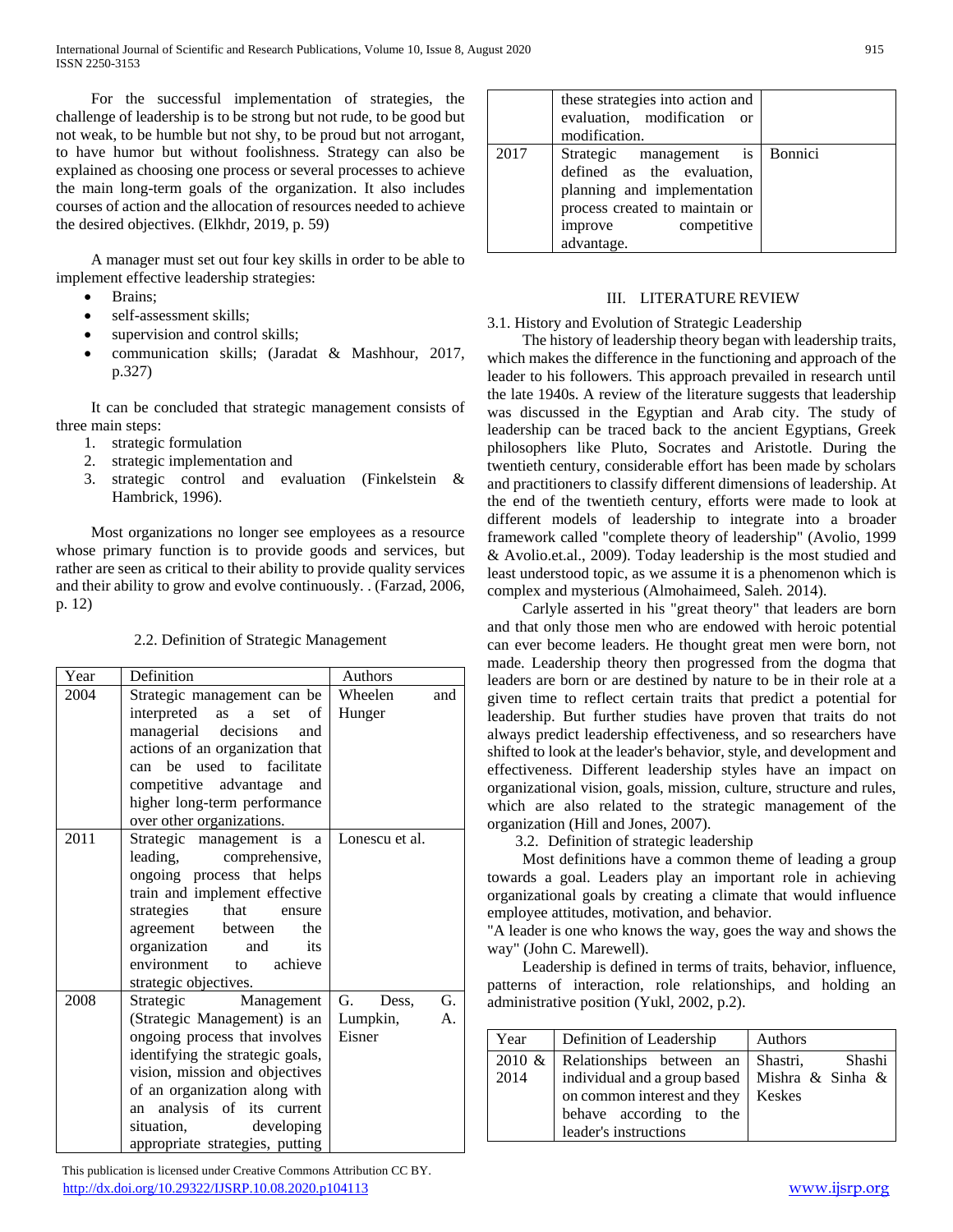| 1978, f.<br>18 | is exercised<br>Leadership<br>when individuals mobilize | <b>Burns</b>        |
|----------------|---------------------------------------------------------|---------------------|
|                | institutional,<br>political,                            |                     |
|                | psychological,<br>and<br>other                          |                     |
|                | resources in order to inspire,                          |                     |
|                | engage, and complement the                              |                     |
|                | motivations of followers.                               |                     |
| 1998, f.       | Leadership is the process of                            | Bartol & Martin     |
| 415            | influencing others to achieve                           |                     |
|                |                                                         |                     |
| 1999:          | organizational goals.<br>Leadership is the ability of   | (House et al,)      |
| f.184          | an individual to influence,                             |                     |
|                | motivate and allow others to                            |                     |
|                | contribute towards<br>the                               |                     |
|                | effectiveness and success of                            |                     |
|                | the organization.                                       |                     |
| 2000,          | Leadership is a special case                            | Schermerhorn        |
| f.287          | of interpersonal influence                              |                     |
|                | that makes an individual or                             |                     |
|                | group do what the leader or                             |                     |
|                | manager wants to become.                                |                     |
| 2007,          | Leadership is a dynamic                                 | (Kouzes and Posner) |
| f.14           | where<br>leaders<br>process,                            |                     |
|                | mobilize<br>others<br>do<br>to                          |                     |
|                | extraordinary things. To do                             |                     |
|                | this, leaders include five                              |                     |
|                | practices: model the way,                               |                     |
|                | inspire a<br>shared vision,                             |                     |
|                | challenge the process, allow                            |                     |
|                | others to act, and encourage                            |                     |
|                | the heart.                                              |                     |
| 2009           | Leadership<br>is<br>critical<br>a                       | (Mathew)            |
|                | element in formulating and                              |                     |
|                | implementing strategy. It is                            |                     |
|                | a connection that connects                              |                     |
|                | the soul of the organization                            |                     |
|                | with its body.                                          |                     |
| 2005 &         | Dynamic process, through                                | Cole & Chowdhury    |
| 2014           | which one influences<br>the                             |                     |
|                | other<br>contribute<br>to                               |                     |
|                | voluntarily to the realization                          |                     |
|                | achievement<br>of<br>and                                |                     |
|                | objectives<br>towards<br>the                            |                     |
|                | common goal.                                            |                     |
| 2011           | Leadership is responsible for                           | (Azhar & ET AL,     |
|                | directing subordinates<br>to                            |                     |
|                | perform organizational tasks                            |                     |
|                | effectively                                             |                     |
|                |                                                         |                     |
|                |                                                         |                     |
| 2015           | We can say that leadership is                           | (Azhar & ET AL)     |
|                | the<br>center<br>οf<br>the                              |                     |
|                | organization<br>should<br>and                           |                     |
|                | serve as the blood and brain,                           |                     |
|                | so that the fruits of success                           |                     |
|                | are secured and shared.                                 |                     |

## IV. MANAGER VS. LEADER

 It has been discussed whether leaders are different from managers or they are the same; Now most of us are tired of the endless efforts to distinguish between the concepts of managers and leaders.

 One view argues that the role of management is to promote stability or enable the organization to function well, while the role of leadership is to promote adaptive or beneficial change. (Schermerhorn, et al, 2000, p. 286)

 Well-known experts in the field of management and leadership like Bennis, Drucker, Kotter, Gardner and Hickman write book after book and article after article trying to clarify the difference so that others follow a more enlightened way of moving organizations. According to numerous theories it has been proven that leaders are different from managers because they tend to take the best and present it in the character of the individual.

 Leadership is valued as the most critical factor in the success or failure of an institution (Bass, 1990a) Managers need to understand their impact on employees, and ultimately on the organization. In short, leaders structure an organization and lead it to achieve pre-set organizational goals. Strategic leaders make plans, start implementing them, and control the workflow. They also support the process by giving deadlines or extending them. They evaluate performance to ensure that the direction of the organization is correct. (Elkhdr, 2019, p. 61)

 In the strategic management process, it is the responsibility of the leader to analyze the situation to find the gap between the current situation and the desired one. It is further the task of the leader to draw up plans to overcome the gaps as the situation demands. (Jabbar & Hussein, 2017, p. 105)

#### **Table 1: Leaders versus managers**

| <b>Leaders</b>                 | <b>Managers</b>               |  |
|--------------------------------|-------------------------------|--|
| Leaders are the heart of an    | Managers are the brain of an  |  |
| organization                   | organization.                 |  |
| Motivate, encourage,<br>and    | Establish systems             |  |
| work with people               |                               |  |
| Create a vision and set a      | Create rules and operational  |  |
| direction, and sharing with    | procedures.                   |  |
| followers                      |                               |  |
| Align people based on their    | Are a task-oriented and often |  |
| knowledge, abilities<br>and    | not people- oriented.         |  |
| personality                    |                               |  |
| Ask how and when               | Asks what and why             |  |
| Take you to a new place        | Take care of where you are    |  |
| Wonder that if the problem set | Think<br>that a successful    |  |
| in a new environment might     | solution to a management      |  |
| require a different solution.  | problem can be used again.    |  |
| They write business plans, set | They get organizations and    |  |
| budgets and monitor progress.  | people to change.             |  |
|                                |                               |  |
| Do things right                | Do the right thing            |  |
| Source: (Colvard, 2009)        |                               |  |

 The question arises: Are leaders and managers both essential to an organization? Yes: both are essential for the prosperity of an organization. As leaders develop the vision, managers carry out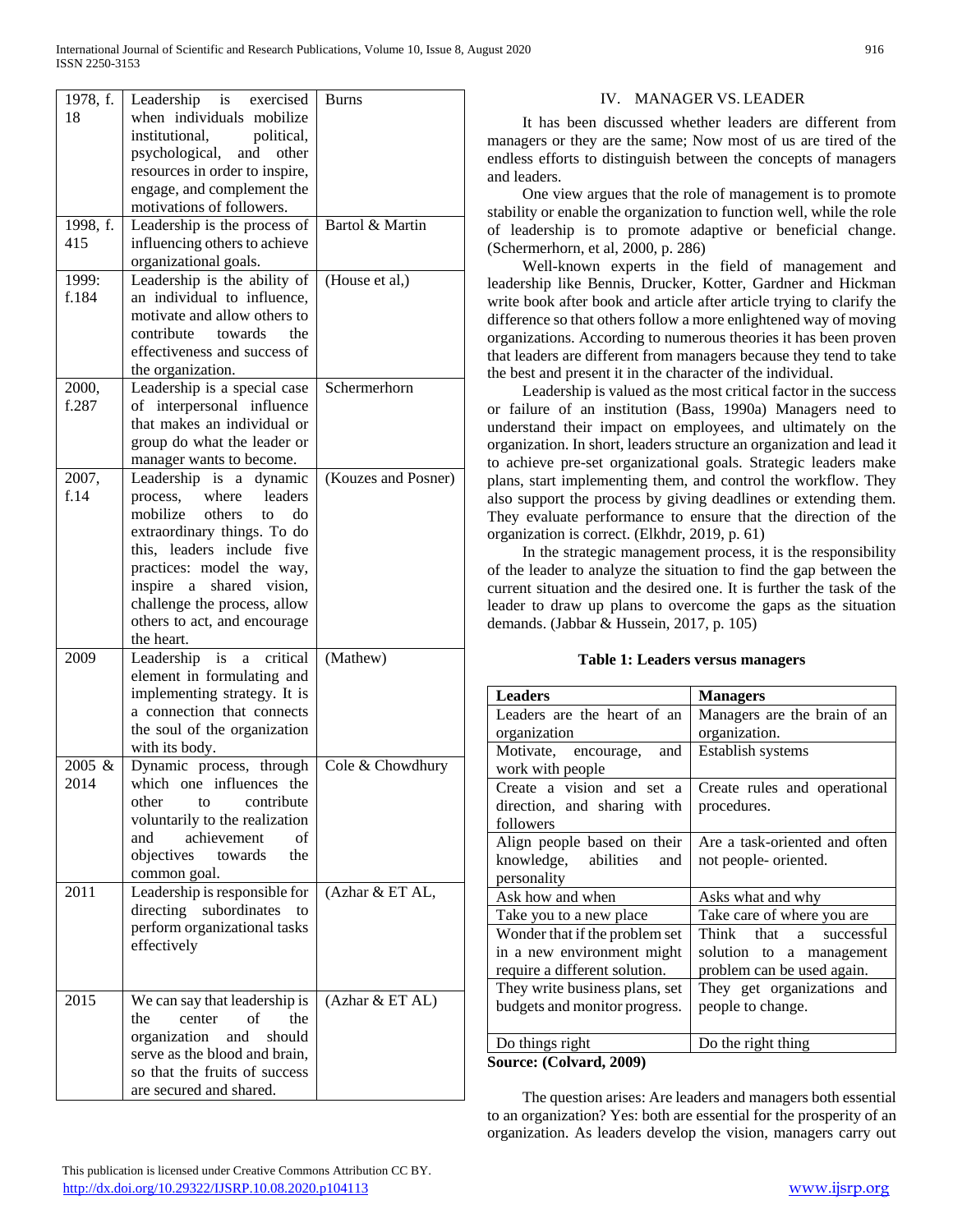the vision. Managers must therefore recognize the importance of the leadership component of their work and be developed to become goal-achieving leaders (Raubenheimer, 2004).

 A leader is a person who has achieved a leadership position through his creativity and good relationships and relationships with others; on the other hand, a manager is a person who has achieved his position through promotion. (USAID, 2016, p. 11)

- A leader directs people and purpose towards the future; the manager executes and administers the decisions
- A Leader leads a team; a manager executes decisions made by the leader
- A leader innovates, develops and initiates; a manager executes, administers and imitates.
- The manager is responsible for the planning and execution aspects; a manager is more responsible for the execution aspect
- The leader studies the problems, identifies the reasons and develops solutions so that the problems do not recur; the manager deals with immediate solutions and gets rid of them as soon as possible
- The manager is concerned about long-term planning; the manager is concerned about short-term planning

 Cheng (2002, p. 53) found two repetitive elements of leadership in different definitions: 'first, leadership is about the process of influencing the behavior of others; and second, it is about developing and achieving the goal '. This view is reflected in the previous discussion on the strategy process; leaders need skills to be able to influence people and their actions, and they need to direct those actions by setting goals and creating meanings.

What is the role of leadership in strategy management?

 "Leadership quality plays a key role in shaping and implementing a strategy. It functions as a link that connects the heart of the institution to its body. The pledge held by the leader is responsible for encouraging institutions to become successful, and this success comes from making effective decisions about strategy formulation and implementation. If strategies are not implemented perfectly, great strategies become irrelevant. Strategies formulated lower than 50% see the light of implementation as there is a lack of leadership skills. Managers provide guidance on what the performance path is and ways to achieve it. In general, the leader associated with an institute has a responsibility to deliver the vision, and he uses recourse strategies to reflect, adjust the plan, and oversee the operating enterprises. Moreover, he makes an effort to adapt his organization according to the needs of the circumstances. Managers spread energyboosting activities and boost the morale and spirit of the workers. (Jabbar & Hussein, 2017, p. 100)

 Instead of drowning out employees, a leader with this style encourages employees in organizational pursuit by getting the best out of them. Preventing "experimenting and hindering creativity only hinders employees who want to contribute positively and productively to the organization." leaders with inspiring motivational behaviors create vision, create communication, and manage challenging employees by encouraging, working with, and giving them autonomy. (Khan, & ET AL, 2016)

 This publication is licensed under Creative Commons Attribution CC BY. <http://dx.doi.org/10.29322/IJSRP.10.08.2020.p104113> [www.ijsrp.org](http://ijsrp.org/)

They develop a strategic vision and mission, set goals and objectives, create strategies, execute it, and then evaluate performance (James & Grasswitz 2005 & Sean, 2005).

Managers should consider any strategy as temporary because the environment is dynamic. So leaders need to focus on continuously improving the strategic management process. (James and Green, 2005).

 Research shows that leadership and strategic management are significantly interrelated, meaning that leaders and strategic managers have certain special traits that help them persuade others to do what they want for organizational success. Moreover, strategic management is another form of management that creates a competitive advantage to achieve organizational objectives, it has already been mentioned that leadership has an impact on people, and it convinces them to achieve organizational objectives.

## V. CONCLUSIONS

 All institutions need a leader and manager; without anarchy the manager prevails, and without a leader the organization makes no progress. Strategic management contributes to the development of a sustainable business that helps organizations survive even during the economic recession. Good leaders are flexible, and they can adapt and transform their businesses to suit their needs.

 Leaders make decisions that help achieve the vision so the most important role of leadership is decision making. Leaders are responsible for the proper functioning of the organization. So they have to decide what to do, how to do it and by whom. The whole strategic management process depends on the decision making of the leader. Leaders decide how to achieve goals. What kind of strategies should they be and how should they implement them. The most important role of leadership is to integrate people with the strategic management process.

 Research has shown, we need to understand the culture of leadership, as defined by the collective actions of formal and informal leaders working together to influence organizational success. It is not simply the number or quality of individual leaders that determines organizational success, but the ability of formal leaders.

 Strategic leadership involves conceiving and implementing successful strategies. (Stan, 2013)

 Essentially leadership affects three areas of organization first, vision, second strategies themselves and finally values. These three components together create the culture of the organization. It is the responsibility of the leader to present a clear understanding of the vision throughout the organization. Everyone needs to know where we want to be in the future. Leadership as a concept has been very useful in recent decades, it is a series of behaviors that force people to formulate organizational goals and then motivate them to contribute together to achieve the goals of the organization. Managers need to choose their basic theoretical need in order to evaluate the leadership of an organization.

### **REFERENCES**

[1] Aalateeg, S. (2017, November.). Literature Review on Leadership Theories. IOSR Journal of Business and Management (IOSR-JBM), Volume 19(Issue 11), PP 35-43.